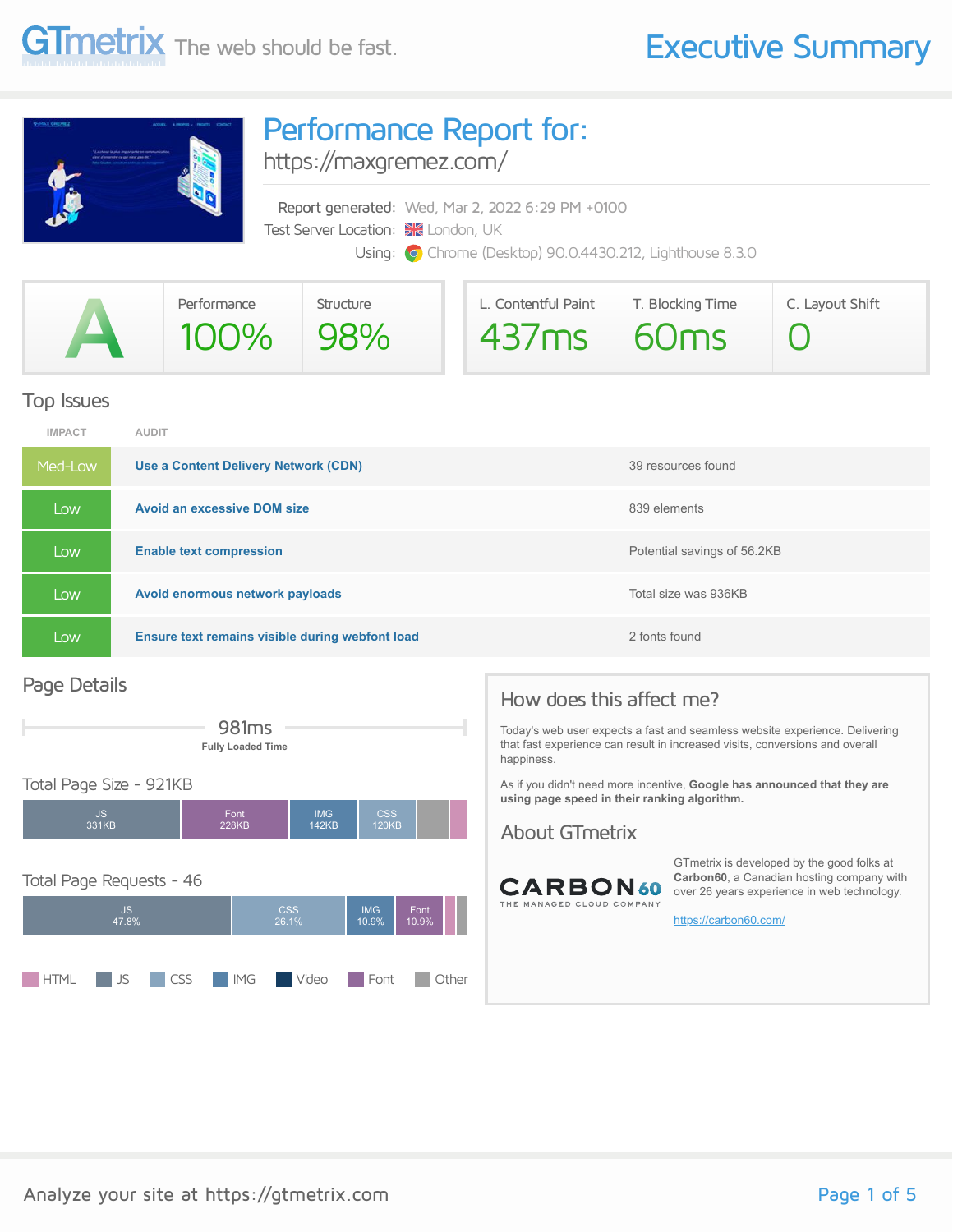

#### Page scores



Page metrics



#### **HTML Size** Total Page Size **Requests** Feb 07 Feb 10 Feb 13 Feb 16 Feb 19 Feb 22 Feb 25 Feb 28 488KB 977KB 1.43MB 40 50 60 70 80 90

Page sizes and request counts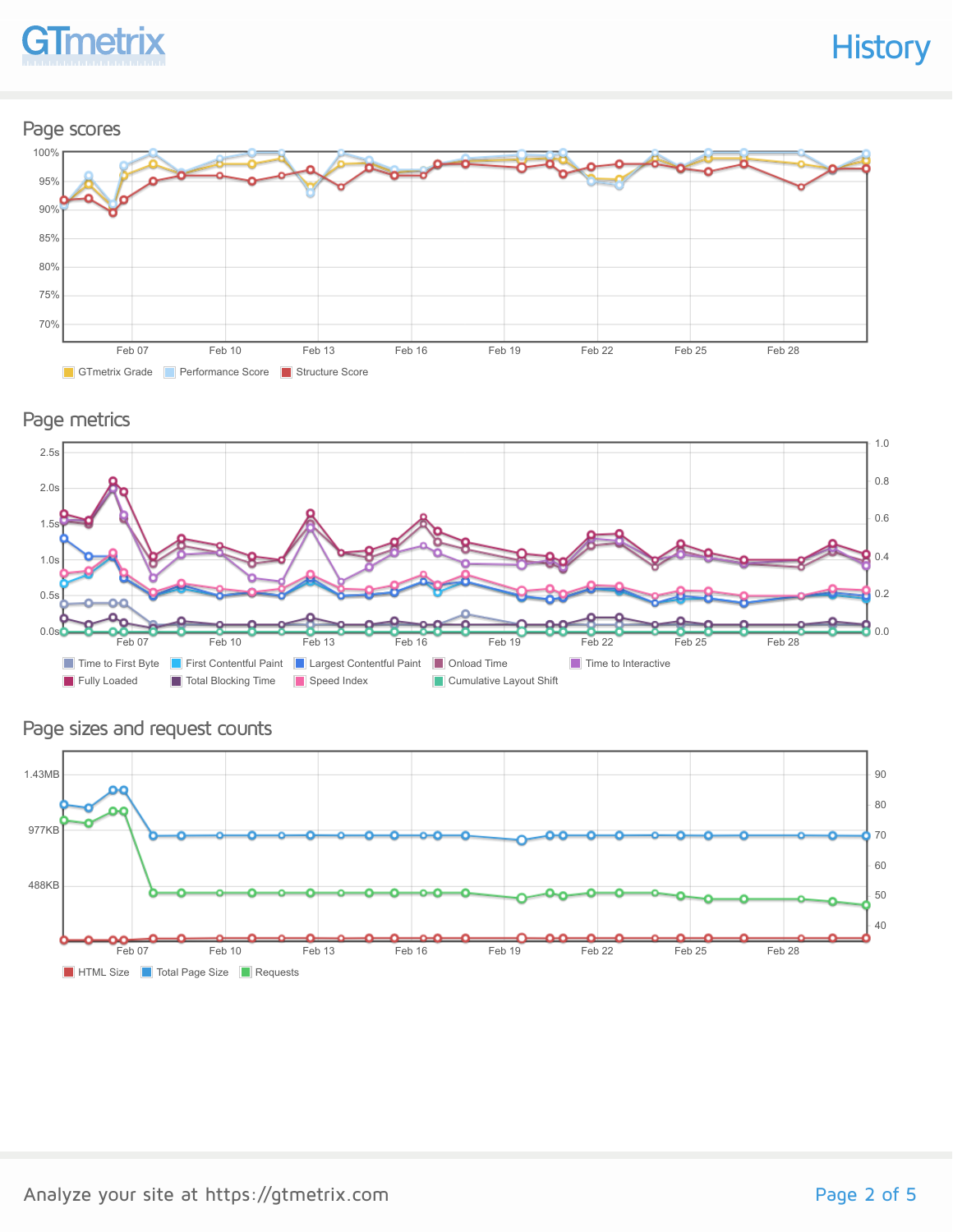# **GTmetrix**

The waterfall chart displays the loading behaviour of your site in your selected browser. It can be used to discover simple issues such as 404's or more complex issues such as external resources blocking page rendering.

#### **Max Gremez, Responsable de projets web éco-responsable**

|                                       |                             | 200 | maxgremez.com | 33.0KB               | 103ms             |              |                    |                  |           |      |
|---------------------------------------|-----------------------------|-----|---------------|----------------------|-------------------|--------------|--------------------|------------------|-----------|------|
| style.css?ver=1.0.0                   |                             | 200 | maxgremez.com | 5.43KB               | 21ms              |              |                    |                  |           |      |
| elementor-icons.css?ver=5.14.0        |                             | 200 | maxgremez.com | 4.48KB               | 32ms              |              |                    |                  |           |      |
| frontend.css?ver=3.5.5                |                             | 200 | maxgremez.com | 21.5KB               | 48ms              |              |                    |                  |           |      |
| frontend.css?ver=3.6.2                |                             | 200 | maxgremez.com | 51.4KB               | 78ms              |              |                    |                  |           |      |
| borlabs-cookie_1_fr.css?ver=2.2.45-62 |                             | 200 | maxgremez.com | 7.29KB               | 79 <sub>ms</sub>  |              |                    |                  |           |      |
| envelope.css?ver=1.0.0                |                             | 200 | maxgremez.com | 1.50KB               | 82ms              |              |                    |                  |           |      |
| fontawesome.css?ver=5.15.3            |                             | 200 | maxgremez.com | 13.4KB               | 95ms              |              |                    |                  |           |      |
| solid.css?ver=5.15.3                  |                             | 200 | maxgremez.com | 727B                 | 104ms             |              |                    |                  |           |      |
| Nunito-Regular.woff                   |                             | 200 | maxgremez.com | 56.6KB               | 124ms             |              |                    |                  |           |      |
| Nunito-Regular.woff2                  |                             | 200 | maxgremez.com | 174B                 | 129ms             |              |                    |                  |           |      |
| post-13.css?ver=1645724363            |                             | 200 | maxgremez.com | 2.55KB               | 141 <sub>ms</sub> |              |                    |                  |           |      |
| post-5.css?ver=1646147217             |                             | 200 | maxgremez.com | 7.00KB               |                   | 153ms        |                    |                  |           |      |
| post-16976.css?ver=1645798565         |                             | 200 | maxgremez.com | 2.73KB               |                   | <b>169ms</b> |                    |                  |           |      |
| post-6816.css?ver=1646145930          |                             | 200 | maxgremez.com | 1.49KB               |                   | 178ms        |                    |                  |           |      |
| jquery.js?ver=3.6.0                   |                             | 200 | maxgremez.com | 85.0KB               |                   | <b>198ms</b> |                    |                  |           |      |
| jquery-migrate.js?ver=1646242108      |                             | 200 | maxgremez.com | 5.73KB               |                   | <b>198ms</b> |                    |                  |           |      |
| lottie.js?ver=1646242108              |                             | 200 | maxgremez.com | 75.1KB               |                   | 209ms        |                    |                  |           |      |
| jquery.smartmenus.js?ver=1646242108   |                             | 200 | maxgremez.com | 8.70KB               |                   | 213ms        |                    |                  |           |      |
| webpack-pro.runtime.js?ver=3.6.2      |                             | 200 | maxgremez.com | 4.52KB               |                   | 226ms        |                    |                  |           |      |
| webpack.runtime.js?ver=3.5.5          |                             | 200 | maxgremez.com | 4.70KB               |                   | 235ms        |                    |                  |           |      |
| frontend-modules.js?ver=3.5.5         |                             | 200 | maxgremez.com | 8.69KB               |                   |              | $249n$ s           |                  |           |      |
| frontend.js?ver=3.6.2                 |                             | 200 | maxgremez.com | 9.04KB               |                   |              | 261ms              |                  |           |      |
| waypoints.js?ver=1646242109           |                             | 200 | maxgremez.com | 3.94KB               |                   |              | 275ms              |                  |           |      |
| frontend.js?ver=3.5.5                 |                             | 200 | maxgremez.com | 20.4KB               |                   |              | 2 <sub>87</sub> ms |                  |           |      |
| elements-handlers.js?ver=3.6.2        |                             | 200 | maxgremez.com | 9.45KB               |                   |              | 299ms              |                  |           |      |
| jquery.sticky.js?ver=1646242109       |                             | 200 | maxgremez.com | 2.59KB               |                   |              | 310ms              |                  |           |      |
| lazyload.js                           |                             | 200 | maxgremez.com | 6.41KB               |                   |              | 323ms              |                  |           |      |
| homepage-background-curved-lines      |                             | 200 | maxgremez.com | 1.96KB               |                   |              | 145ms              |                  |           |      |
| homepage-visual.svg                   |                             | 200 | maxgremez.com | 11.5KB               |                   |              | 159 <sub>ms</sub>  |                  |           |      |
| homepage-background-curves.svg        |                             | 200 | maxgremez.com | 2.64KB               |                   |              | <b>166ms</b>       |                  |           |      |
| particles-abstract-background.svg     |                             | 200 | maxgremez.com | <b>123KB</b>         |                   |              |                    | 191ms            |           |      |
| eicons.woff2?5.14.0                   |                             | 200 | maxgremez.com | 90.1KB               |                   |              |                    | 189ms            |           |      |
| envelope.woff2?24332352               |                             | 200 | maxgremez.com | 752B                 |                   |              |                    | 195ms            |           |      |
| lottie.dccf7257e6cc366bc6bd.bundle.js |                             | 200 | maxgremez.com | 6.66KB               |                   |              |                    | 18ms             |           |      |
| nav-menu.e248eec66bc3d5587cf6.bu      |                             | 200 | maxgremez.com | 2.52KB               |                   |              |                    | 27ms             |           |      |
| text-editor.533215eb763ebfb3a70c.bu   |                             | 200 | maxgremez.com | 1.73KB               |                   |              |                    | 32ms             |           |      |
| video.7eb6cacb5dcc1e3e8551.bundle.js  |                             | 200 | maxgremez.com | 2.85KB               |                   |              |                    | 35ms             |           |      |
| carousel.364bbaf018e09f58c819.bund    |                             | 200 | maxgremez.com | 3.31KB               |                   |              |                    | 17 <sub>ms</sub> |           |      |
| media-carousel.b5cf350f530535d6436    |                             | 200 | maxgremez.com | 3.82KB               |                   |              |                    | 29ms             |           |      |
| form.23168c11e0d20fa0282b.bundle.js   |                             | 200 | maxgremez.com | 7.77KB               |                   |              |                    | 31ms             |           |      |
| popup.5ddbdd46f21fc221d760.bundle     |                             | 200 | maxgremez.com | 1.38KB               |                   |              |                    | 42ms             |           |      |
| fa-solid-900.woff2                    |                             | 200 | maxgremez.com | 76.4KB               |                   |              |                    |                  | 92ms      |      |
| swiper.js?ver=5.3.6                   |                             | 200 | maxgremez.com | 57.0KB               |                   |              |                    |                  | 29ms      |      |
| cb-no-thumbnail.png                   |                             | 200 | maxgremez.com | 1.85KB               |                   |              |                    |                  | 29ms      |      |
| max-gremez-logo-final.json            |                             | 200 | maxgremez.com | 66.6KB               |                   |              |                    |                  | 32ms<br>ш |      |
| favicon.ico                           |                             | 200 | maxgremez.com | 14.7KB               |                   |              |                    |                  |           | 24ms |
| 47 Requests                           | 930KB (3.15MB Uncompressed) |     |               | 981ms (Onload 877ms) |                   |              |                    |                  |           |      |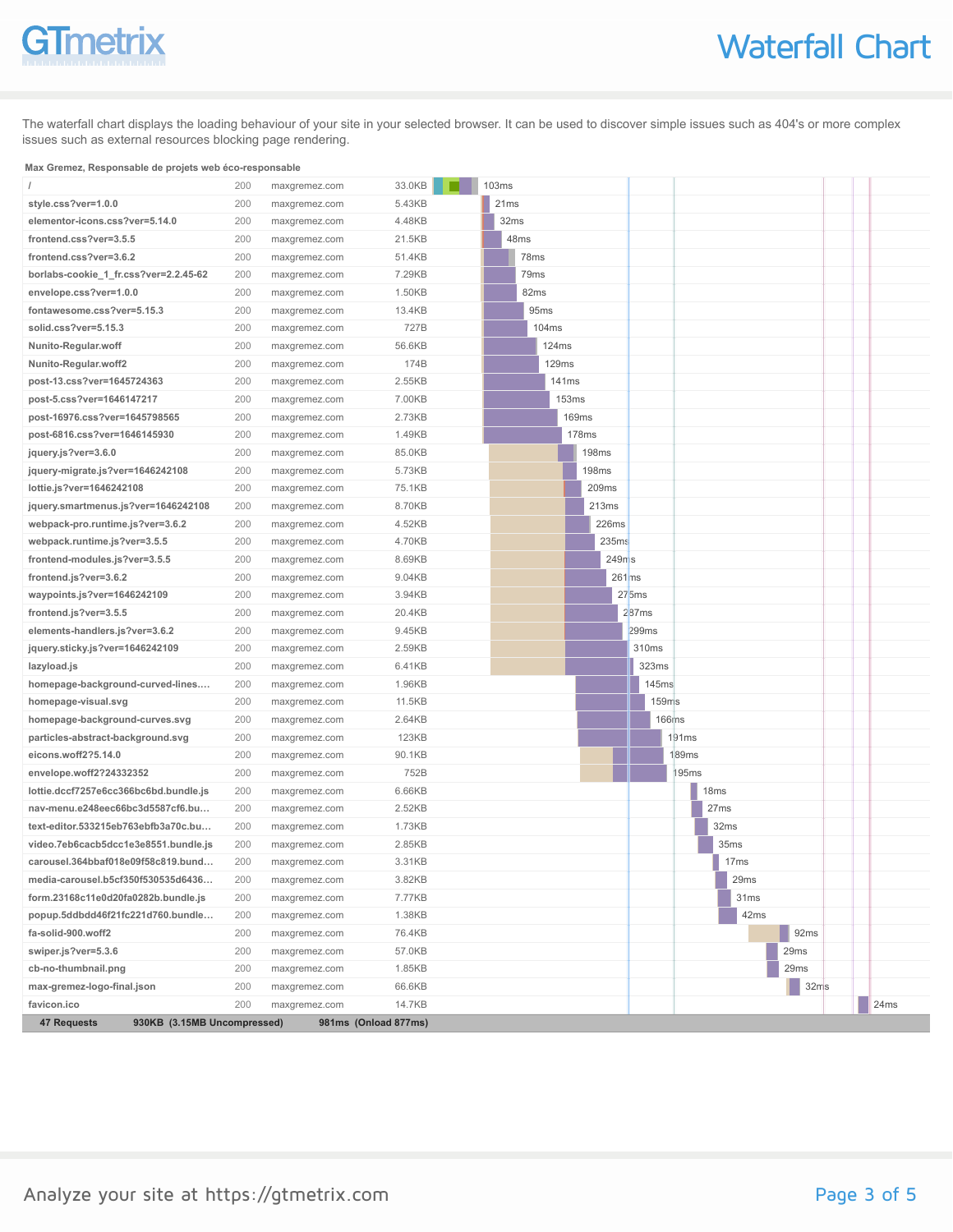# GTmetrix

## **Performance**



#### Browser Timings

| Redirect          | Oms               | Connect  | 59 <sub>ms</sub> | Backend                  | 28ms  |
|-------------------|-------------------|----------|------------------|--------------------------|-------|
| <b>ITFB</b>       | 87ms              | DOM Int. |                  | 401ms <b>First Paint</b> | 438ms |
| <b>DOM Loaded</b> | 540 <sub>ms</sub> | Onload   |                  | 877ms Fully Loaded       | 981ms |